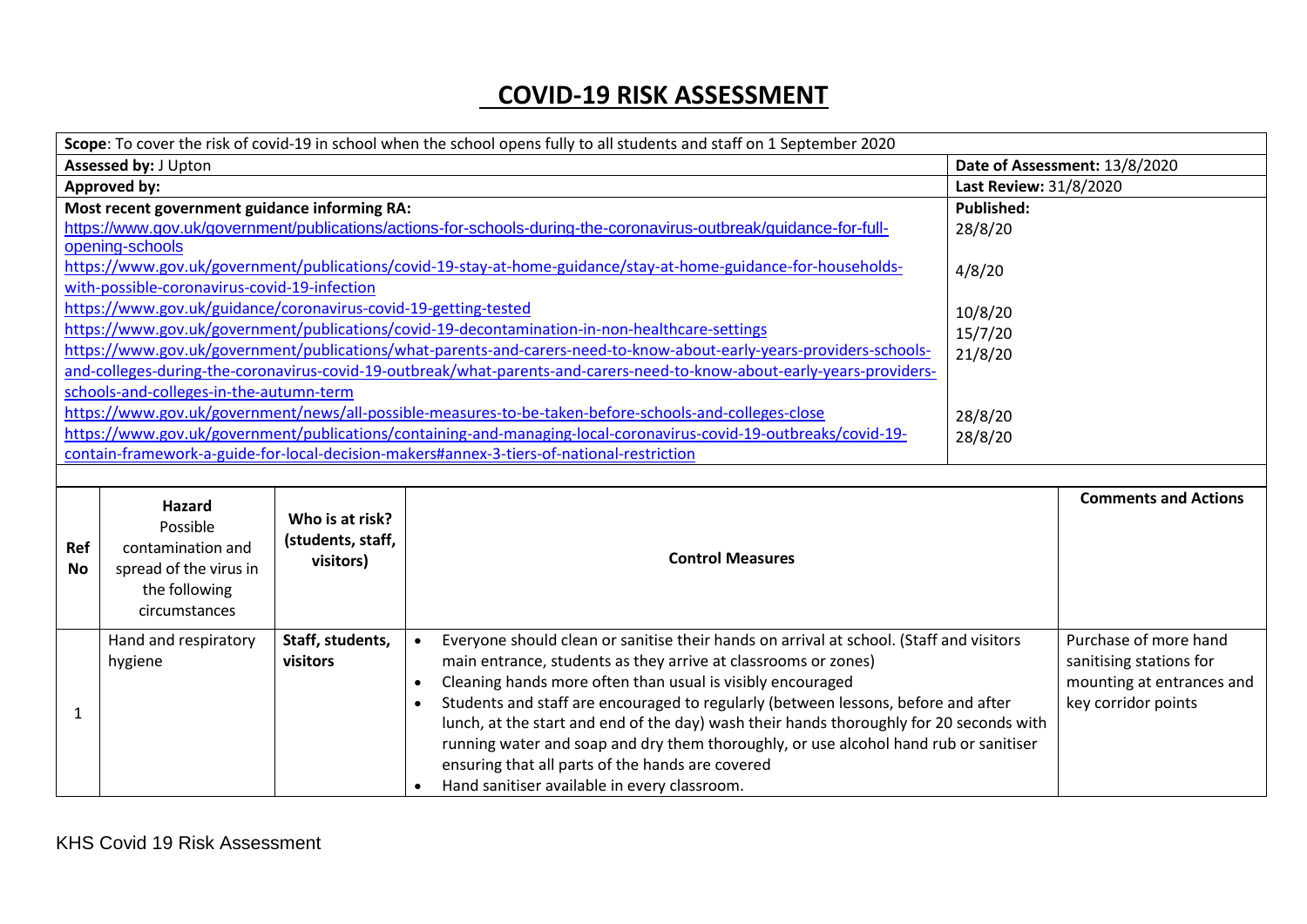|   |                                 |                                           | School will promote catch it, bag it, bin in approach to respiratory hygiene. All<br>classrooms will have tissues and bins will be lined.<br>For any students with complex cognitive needs, who need extra support in<br>$\bullet$<br>understanding the measures extra guidance will be given, such as https://e-<br>bug.eu/eng_home.aspx?cc=eng&ss=1&t=Information%20about%20the%20Coronavirus<br>will be used with students, parents and carers.                                                                                                                                                                                                                                                                                                                                                                                                                                                                                                                                                                                                                                                                                                                                                                                                                                                                                                                                                                                                                                                                                                                                                                                   |                                                                                                                                                                 |
|---|---------------------------------|-------------------------------------------|--------------------------------------------------------------------------------------------------------------------------------------------------------------------------------------------------------------------------------------------------------------------------------------------------------------------------------------------------------------------------------------------------------------------------------------------------------------------------------------------------------------------------------------------------------------------------------------------------------------------------------------------------------------------------------------------------------------------------------------------------------------------------------------------------------------------------------------------------------------------------------------------------------------------------------------------------------------------------------------------------------------------------------------------------------------------------------------------------------------------------------------------------------------------------------------------------------------------------------------------------------------------------------------------------------------------------------------------------------------------------------------------------------------------------------------------------------------------------------------------------------------------------------------------------------------------------------------------------------------------------------------|-----------------------------------------------------------------------------------------------------------------------------------------------------------------|
| 2 | Face coverings                  | Staff, students,<br>visitors              | Whilst the press has reported that the government has said that these must be worn in<br>schools in England, the guidance is in fact more specific; the government state that face<br>masks should be worn in communal areas in the event of local restrictions. Should you wish<br>to read the full guidance, it can be found here:<br>https://www.gov.uk/government/publications/actions-for-schools-during-the-coronavirus-<br>outbreak/guidance-for-full-opening-schools<br>Students will be taught in bubbles on their return to school, they will remain in zoned areas<br>of the school and they will spend break and lunchtime outside. The benefits of wearing a<br>mask can be outweighed by the transmission risks of handling these as students take their<br>mask on and off. Our decision with regard to masks has taken these two elements into<br>consideration. From return on Thursday 3 September, we are asking the following:<br>Students must wear face coverings on school (public and service) transport - as we<br>have already stated<br>Students must wear face coverings on their way to and from school in areas where<br>there are significant numbers of students (such as the subway, in essence a<br>corridor)<br>Students/staff must wear face coverings in corridors, when moving between<br><b>lessons</b><br>Good hand hygiene and appropriate placement and removal of face masks is<br>$\bullet$<br>paramount<br>Students/staff do not need to wear face masks when they are outside<br>$\bullet$<br>Students/staff do not need to wear facemasks when they are in the classroom<br>$\bullet$ | Purchase of sufficient<br>disposable face masks to<br>give to students - supplies<br>in Year zones                                                              |
| 3 | Transport, arrival at<br>school | students, staff,<br>transport<br>provider | Staff not to travel to work via public transport unless social distancing can be achieved<br>$\bullet$<br>Staff should not car share unless they are members of the same household, or unless<br>$\bullet$<br>they do not have any other means of travelling to work. Where this is needed it should<br>be with a consistent member of staff and the rota should be managed to allow this to<br>be possible.<br>Students should not car share unless they are members of the same household<br>Students arriving on school buses are advised to maintain social distancing and wear<br>face masks                                                                                                                                                                                                                                                                                                                                                                                                                                                                                                                                                                                                                                                                                                                                                                                                                                                                                                                                                                                                                                    | School buses operated by<br>Suffolk CC under their<br>guidelines<br>Zoned areas for each bus<br>group to be created and<br>made clear for the end of<br>the day |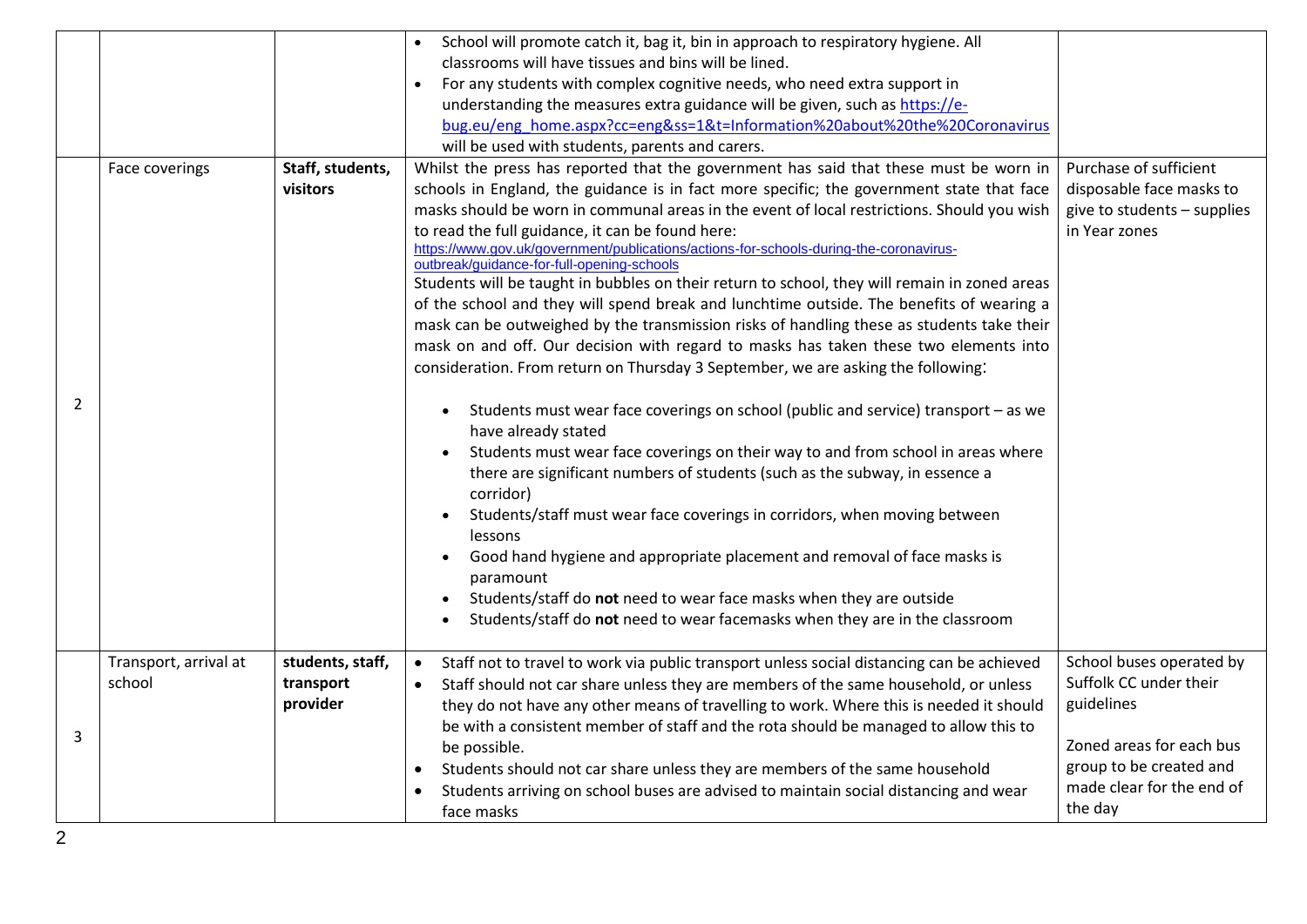|                |                                                                                              |                                 | On arrival at school and removal of their face mask students must place these in a<br>plastic bag in their school bag and wash their hands before going to their classroom. If<br>disposable coverings they should be placed in a lined bin.<br>Staff should not transport children in personal vehicles (unless they are from the same<br>$\bullet$<br>family)<br>School mini-buses should not be used<br>$\bullet$<br>Students/staff should be encouraged to walk or cycle to and from school where<br>possible.<br>School cycle racks to be zoned by year groups<br>Students to be dismissed at the end of the school day gradually and expected to leave<br>the site at this point<br>Bus waiting areas to be made for the end of the school day (canteen/hall)                                |                                                  |
|----------------|----------------------------------------------------------------------------------------------|---------------------------------|----------------------------------------------------------------------------------------------------------------------------------------------------------------------------------------------------------------------------------------------------------------------------------------------------------------------------------------------------------------------------------------------------------------------------------------------------------------------------------------------------------------------------------------------------------------------------------------------------------------------------------------------------------------------------------------------------------------------------------------------------------------------------------------------------|--------------------------------------------------|
| 4              | Meetings and visitors                                                                        | students, staff,<br>visitors    | All meetings to be held remotely where possible, eg, using Zoom or MS Teams. This<br>$\bullet$<br>includes parental meetings, unless to do so might compromise the value or sensitivity<br>of the meeting<br>Visitors only admitted in exceptional circumstances, and if authorised by a member of<br><b>SMT</b><br>Visitors requiring admission must use hand sanitiser at reception prior to signing in and<br>out<br>Visitors to be escorted by a member of staff at all times, maintaining a distance of 2m<br>where possible, except in certain circumstances, where reasonable and appropriate,<br>eg, where certain visitors are required to see students unaccompanied.<br>Where a meeting room is used this should be notified so that it can be subsequently<br>cleaned before next use. |                                                  |
| 5              | Contractors                                                                                  | students, staff,<br>contractors | Contractors only to be admitted by prior arrangement with site team<br>$\bullet$<br>Site team to ensure that the employing contractor has appropriate COVID safety<br>procedures in place<br>Contractors will be required to sanitise hands on arrival<br>Cleaning team to be made aware of areas where contractors have worked so these can<br>be thoroughly cleaned at the end of each day                                                                                                                                                                                                                                                                                                                                                                                                       |                                                  |
| 6              | Ad hoc visitors, eg,<br>parents or students<br>collecting or delivering<br>work or resources | staff, visitors                 | Rearrange any non-essential appointments<br>$\bullet$<br>Glass partition to be in place at reception<br>$\bullet$<br>Only one person in reception at a time, maintain social distancing when waiting<br>$\bullet$<br>The reception area and partition will be cleaned during and at the end of each day                                                                                                                                                                                                                                                                                                                                                                                                                                                                                            | Review cleaning protocol                         |
| $\overline{7}$ | Attendance at school                                                                         | students, staff                 | All staff will be expected to return to work from 1 September 2020, but maintain social<br>$\bullet$<br>distance from each other                                                                                                                                                                                                                                                                                                                                                                                                                                                                                                                                                                                                                                                                   | Employer referral system<br>for testing in place |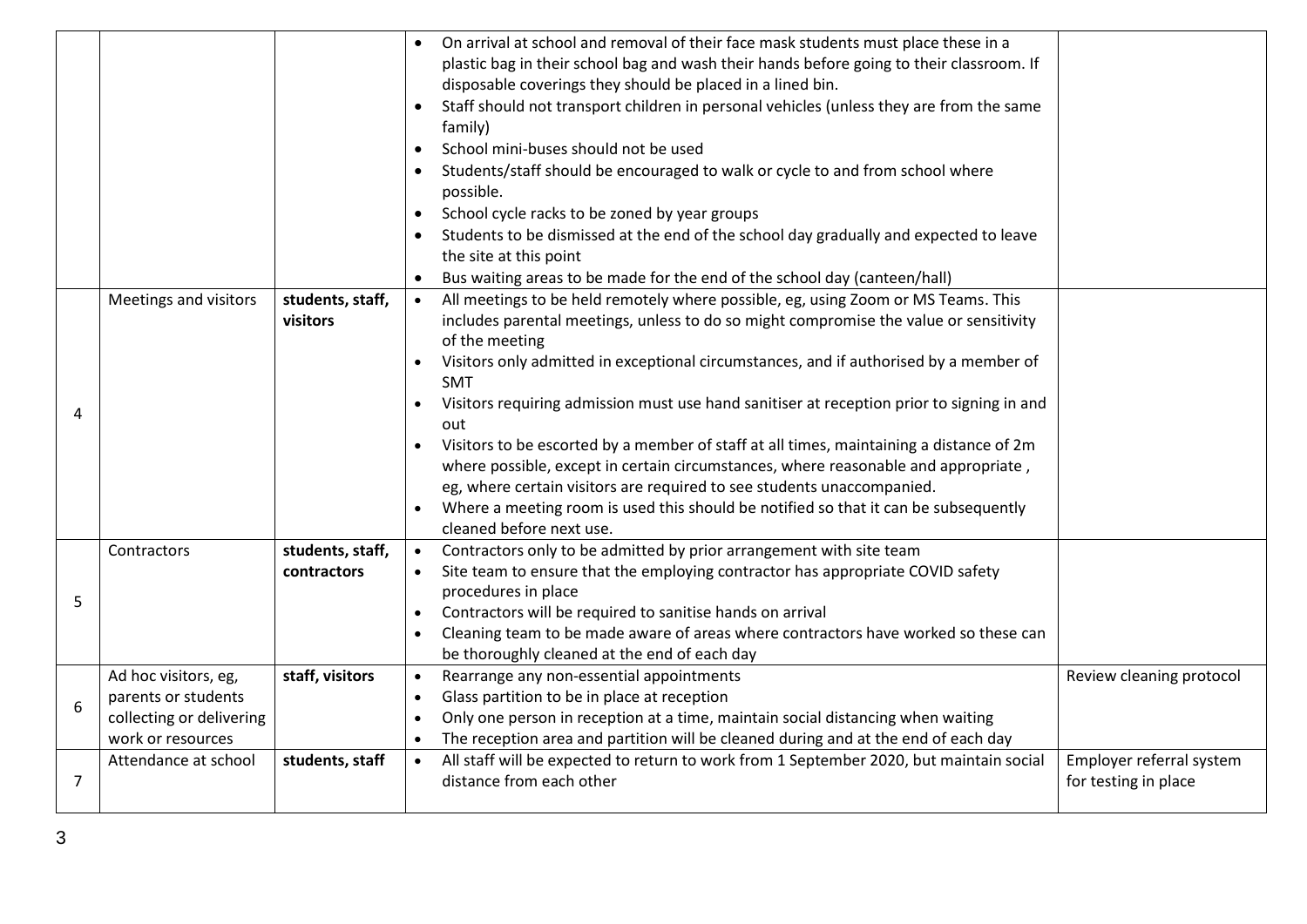|   |                                                 |          | Plans for the return of all students and staff was disseminated in a number of virtual                |                             |
|---|-------------------------------------------------|----------|-------------------------------------------------------------------------------------------------------|-----------------------------|
|   |                                                 |          | meetings in July 2020 (including one for all staff and governor chairs) with opportunity              | Sanitisers installed in     |
|   |                                                 |          | for follow up questions.                                                                              | school and bottles in every |
|   |                                                 |          | Staff who are themselves, or who have household members displaying symptoms of<br>$\bullet$           | room                        |
|   |                                                 |          | coronavirus should obtain a test to confirm, either by self-referral or by requesting a               |                             |
|   |                                                 |          | test through the employer referral arrangement                                                        |                             |
|   |                                                 |          | Staff should wash or sanitise hands on arrival, and follow government hand and<br>$\bullet$           |                             |
|   | respiratory hygiene guidance throughout the day |          |                                                                                                       |                             |
|   |                                                 |          | Staff are asked to maintain social distance while moving around the school and when                   |                             |
|   |                                                 |          | working, e.g. staffroom, offices, team rooms, meetings                                                |                             |
|   |                                                 |          | Whole staff or large group training will be conducted remotely (September training day                |                             |
|   |                                                 |          | inclusive)                                                                                            |                             |
|   |                                                 |          | Teachers will deliver learning from the front of the classroom, maintaining distance                  |                             |
|   |                                                 |          | from students wherever possible                                                                       |                             |
|   |                                                 |          | Support staff working closely with students will wear face coverings and visors                       |                             |
|   | Attendance at school                            | students | At September 2020 all students will be expected to return to school, but will be<br>$\bullet$         | Employer referral system    |
|   |                                                 |          | managed in bubbles (Tutor group, year group or Sixth Form)                                            | for testing in place        |
|   |                                                 |          | The first three pupil days of school will have staggered year groups in order to support              |                             |
|   |                                                 |          | students' understanding of the new routines and expectations and to support staff                     |                             |
|   |                                                 |          | adjustment to their movement for teaching and working.                                                | Sanitisers installed in     |
|   |                                                 |          | Contact made with parents and carers, detailing the return to school for all students                 | school and bottles in every |
|   |                                                 |          | and further communication was made to parents and carers of students with SEND.                       | room                        |
|   |                                                 |          | Parental questions raised from this to be dealt with by a member of the SMT.                          |                             |
|   |                                                 |          | Under no circumstances should staff or students attend school if they or a household<br>$\bullet$     |                             |
|   |                                                 |          | member have symptoms of coronavirus, unless they have been tested and received a                      |                             |
| 8 |                                                 |          | negative result. They should follow current government guidance on                                    |                             |
|   |                                                 |          | https://www.gov.uk/government/publications/covid-19-stay-at-home-guidance                             |                             |
|   |                                                 |          | Students who are themselves, or who have household members displaying symptoms                        |                             |
|   |                                                 |          | of coronavirus should obtain a test to confirm, parents and carers will be encouraged                 |                             |
|   |                                                 |          | to do this                                                                                            |                             |
|   |                                                 |          | Students should wash or sanitise hands on arrival, and follow government hand and                     |                             |
|   |                                                 |          | respiratory hygiene guidance throughout the day                                                       |                             |
|   |                                                 |          | Students will all go outside during break and lunchtime (weather permitting). If this is<br>$\bullet$ |                             |
|   |                                                 |          | not possible they will remain in their classroom base.                                                |                             |
|   |                                                 |          | Students walk or cycle to school is encouraged                                                        |                             |
|   |                                                 |          | Students to arrive and go straight to their form room in their year group zones                       |                             |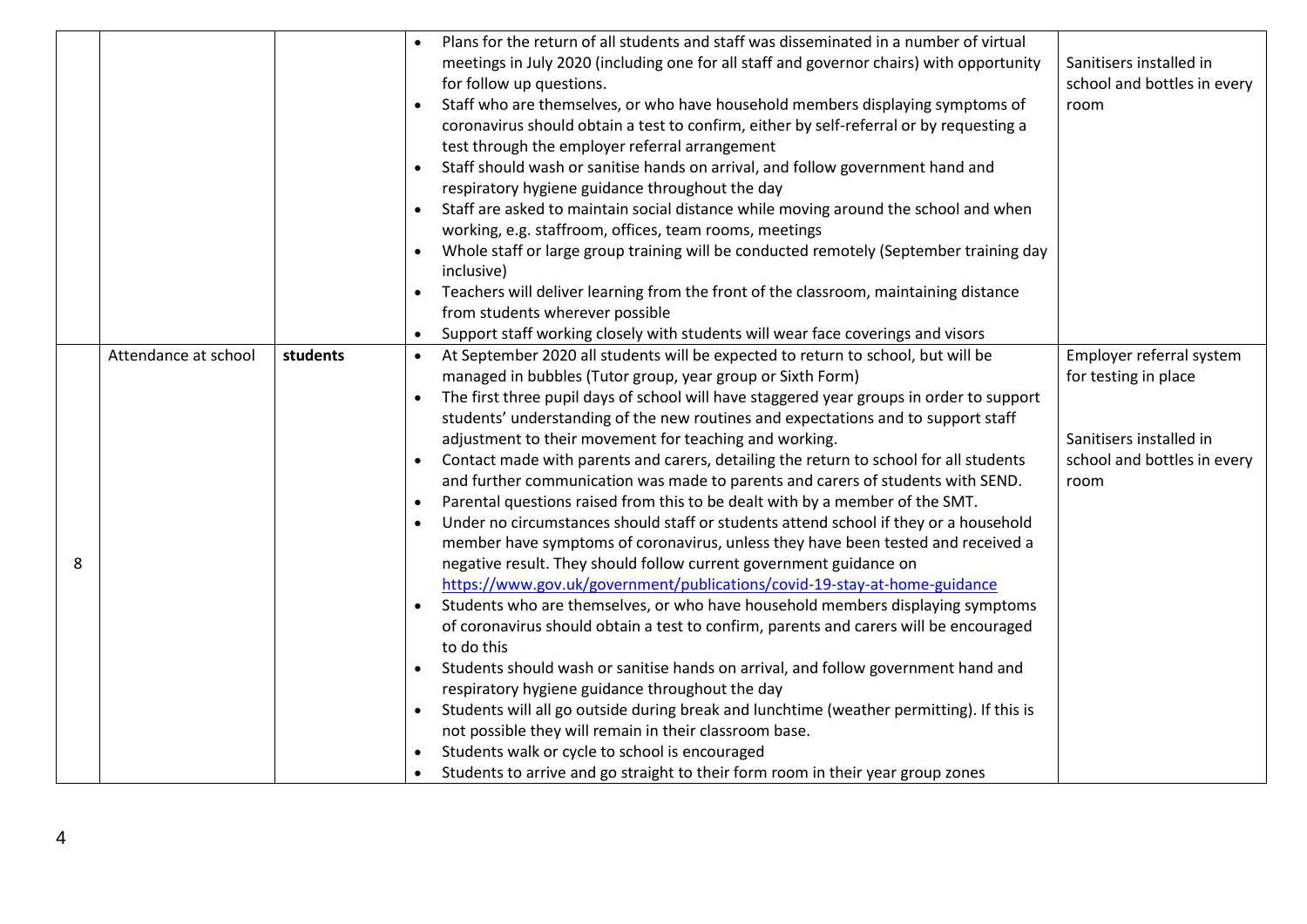| 9  | Classroom                                  | students, staff, | Restrict the movement of students around the school by using fixed classrooms for<br>$\bullet$<br>each group of students, specifically:<br>Classrooms will be set to ensure that where possible desks face the front<br>Students should use the same desks and computers each day - seating plans to be<br>created by form tutors (KS3) and class teachers (KS4). These will be used to support any<br>Test and Trace procedures where needed. To be collected at the end of the training<br>days.<br>Rooms to be well ventilated, leaving doors and windows open where possible, also to<br>minimise hygiene transfer<br>Mechanical ventilation systems to be set to fresh air modes or turned off<br>Avoid any group activities that requires pupils to be in close physical contact with each<br>other, such as certain sports and games. Students will come to school in PE uniform on<br>those days and changing rooms will be closed to all.<br>Students should avoid sharing stationery and equipment. Students without stationery<br>can purchase a set from school to ensure that they have the daily needs.<br>Classroom based resources, such as books and practical equipment, should be limit to<br>use within bubbles where possible. If needed for use beyond bubbles this should be<br>cleaned between use or left out of read for 48 hours (72 hours for plastics).<br>Where classrooms are used by different bubbles (e.g. dance studio) the room will be<br>cleaned between bubble use<br>All classroom desks to be wiped daily<br>Students to wipe computer keyboards before and after use<br>In the event that it is needed, remote education, will align as closely as possible with in-<br>school provision. The wider use of MS Teams will be implemented in order to allow for<br>more virtual connection or delivery and a timetable will be followed to allow structure<br>and routine for staff and students. This will work alongside Firefly. Staff training in the<br>Summer Term and ongoing in the Autumn Term will support this. | Check air con unit settings<br>in computer rooms to<br>avoid recirculating air.<br>Wipes in computer<br>classrooms |
|----|--------------------------------------------|------------------|--------------------------------------------------------------------------------------------------------------------------------------------------------------------------------------------------------------------------------------------------------------------------------------------------------------------------------------------------------------------------------------------------------------------------------------------------------------------------------------------------------------------------------------------------------------------------------------------------------------------------------------------------------------------------------------------------------------------------------------------------------------------------------------------------------------------------------------------------------------------------------------------------------------------------------------------------------------------------------------------------------------------------------------------------------------------------------------------------------------------------------------------------------------------------------------------------------------------------------------------------------------------------------------------------------------------------------------------------------------------------------------------------------------------------------------------------------------------------------------------------------------------------------------------------------------------------------------------------------------------------------------------------------------------------------------------------------------------------------------------------------------------------------------------------------------------------------------------------------------------------------------------------------------------------------------------------------------------------------------------------------------------------------------------------------------------|--------------------------------------------------------------------------------------------------------------------|
|    | Outside and off-site<br>activity           | students, staff  | For the teaching of PE outdoor sports should be prioritised where possible, and large<br>$\bullet$<br>indoor spaces used where it is not, maximising distancing between pupils and paying                                                                                                                                                                                                                                                                                                                                                                                                                                                                                                                                                                                                                                                                                                                                                                                                                                                                                                                                                                                                                                                                                                                                                                                                                                                                                                                                                                                                                                                                                                                                                                                                                                                                                                                                                                                                                                                                          |                                                                                                                    |
| 10 |                                            |                  | attention to cleaning and hygiene<br>No trips or visits to take place in the first instance of return<br>Any arrangements for these in the future will include COVID risk assessment element                                                                                                                                                                                                                                                                                                                                                                                                                                                                                                                                                                                                                                                                                                                                                                                                                                                                                                                                                                                                                                                                                                                                                                                                                                                                                                                                                                                                                                                                                                                                                                                                                                                                                                                                                                                                                                                                       |                                                                                                                    |
| 11 | <b>Break and lunchtime</b><br>arrangements | students, staff, | Lunchtime to be reduced to 40 minutes to reduce "social time"<br>Breaktime to be increased to 30 minutes to recognise staff movement<br>Students to bring their own lunches into school, lunches to be eaten outside,<br>supervised by staff, or in their classrooms/dining room in inclement weather<br>Duty staff to ensure that bubbles do not mix at social times                                                                                                                                                                                                                                                                                                                                                                                                                                                                                                                                                                                                                                                                                                                                                                                                                                                                                                                                                                                                                                                                                                                                                                                                                                                                                                                                                                                                                                                                                                                                                                                                                                                                                              |                                                                                                                    |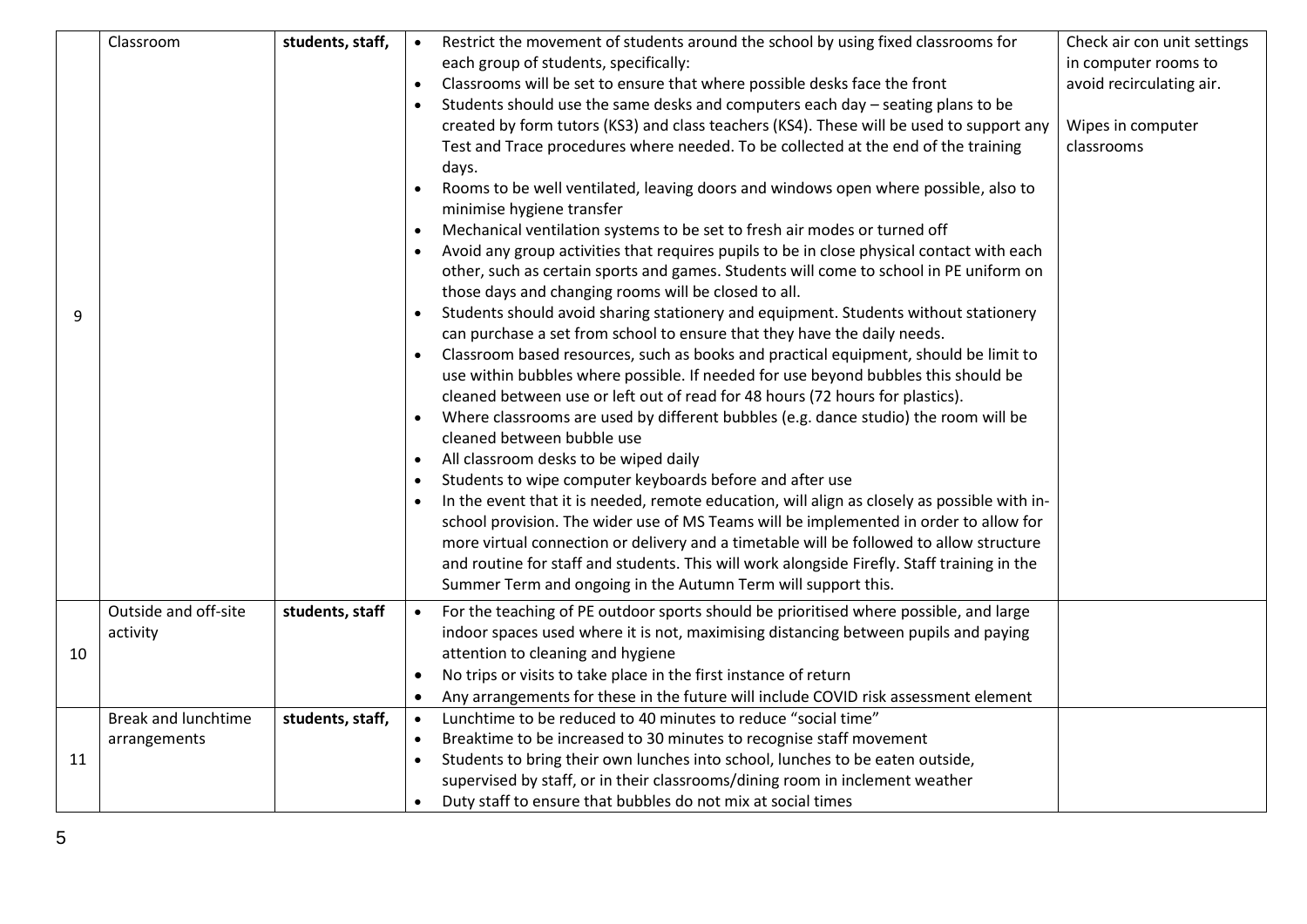|    |                      |                  | Staff room layout to be modified to facilitate social distancing                                   |                            |
|----|----------------------|------------------|----------------------------------------------------------------------------------------------------|----------------------------|
|    |                      |                  | Staff to maintain distances in team rooms, staff room<br>$\bullet$                                 |                            |
|    |                      |                  | Staff kitchen area to be cleaned daily, including all handles/buttons used<br>$\bullet$            |                            |
|    | Food preparation     | Students, staff, | No food to be prepared for pupils at this stage<br>$\bullet$                                       |                            |
|    |                      | kitchen staff    | Catering staff to prepare sandwiches for FSM students and consider offer of zoned<br>$\bullet$     |                            |
|    |                      |                  | catering as a next step                                                                            |                            |
| 12 |                      |                  | FSMeals to be delivered to bubble zones for student collection at break or lunchtime<br>$\bullet$  |                            |
|    |                      |                  | Kitchen hygiene & infection prevention procedures to be continued, subject to review               |                            |
|    |                      |                  | to ensure covid compliant                                                                          |                            |
|    | Cleaning             | cleaning staff,  | Cleaning rota will include daytime cleaning of rooms where different bubbles access<br>$\bullet$   | Timetable of cleaning      |
|    |                      | students, staff, | the same room                                                                                      | created for throughout the |
|    |                      |                  | Rota to ensure that spaces are cleaned when they are least occupied ie toilets during<br>$\bullet$ | day - site team and        |
| 13 |                      |                  | lesson time, classrooms at break or lunchtime                                                      | contract cleaners where    |
|    |                      |                  | Cleaners to wash hands on arrival and departure<br>$\bullet$                                       | needed                     |
|    |                      |                  | Cleaning teams, site team to follow social distancing protocols<br>$\bullet$                       |                            |
|    |                      |                  | Cleaners to use Cleaning in Progress signs while working in rooms, so that staff do not            |                            |
|    |                      |                  | enter.                                                                                             |                            |
|    | Toilets and washing  |                  | Toilets are available in each year group zone and students should use ONLY these                   |                            |
| 14 | facilities           |                  | facilities                                                                                         |                            |
|    |                      |                  | Facilities in the PE block will be closed<br>$\bullet$                                             |                            |
|    |                      |                  | Staff to maintain social distancing in toilet areas<br>$\bullet$                                   |                            |
|    | First Aid (non-COVID | students, staff, | COVID Medical needs plan and protocol to be written and followed (updated 16/7/20)<br>$\bullet$    |                            |
|    | and COVID related)   |                  | Medical support to be given in zones, for all non-COVID related issues                             |                            |
| 15 |                      |                  | Medical needs for students presenting COVID symptoms to be seen in designated area<br>$\bullet$    |                            |
|    |                      |                  | near reception. Room to be clearly signed, PPE present. Protocol for movement to that              |                            |
|    |                      |                  | space detailed in plan.                                                                            |                            |
|    | Managing suspected   | Staff, students  | As per the DfE guidance the school will:<br>$\bullet$                                              |                            |
|    | cases of Covid-19    |                  | Engage with the NHS Test and Trace process<br>$\circ$                                              |                            |
|    |                      |                  | Manage any confirmed cases of COVID-19<br>$\circ$                                                  |                            |
|    |                      |                  | In the event of any outbreak, follow Public Health Protection Team Advice. Local team<br>$\circ$   |                            |
| 16 |                      |                  | PHE East of England Health Protection Team,                                                        |                            |
|    |                      |                  | Council Offices, College Heath Road,                                                               |                            |
|    |                      |                  | Mildenhall,                                                                                        |                            |
|    |                      |                  | <b>IP28 7EY</b>                                                                                    |                            |
|    |                      |                  | EastofEnglandHPT@phe.gov.uk; phe.EoEHPT@nhs.net                                                    |                            |
|    |                      |                  | Phone: 0300 303 8537 option 1                                                                      |                            |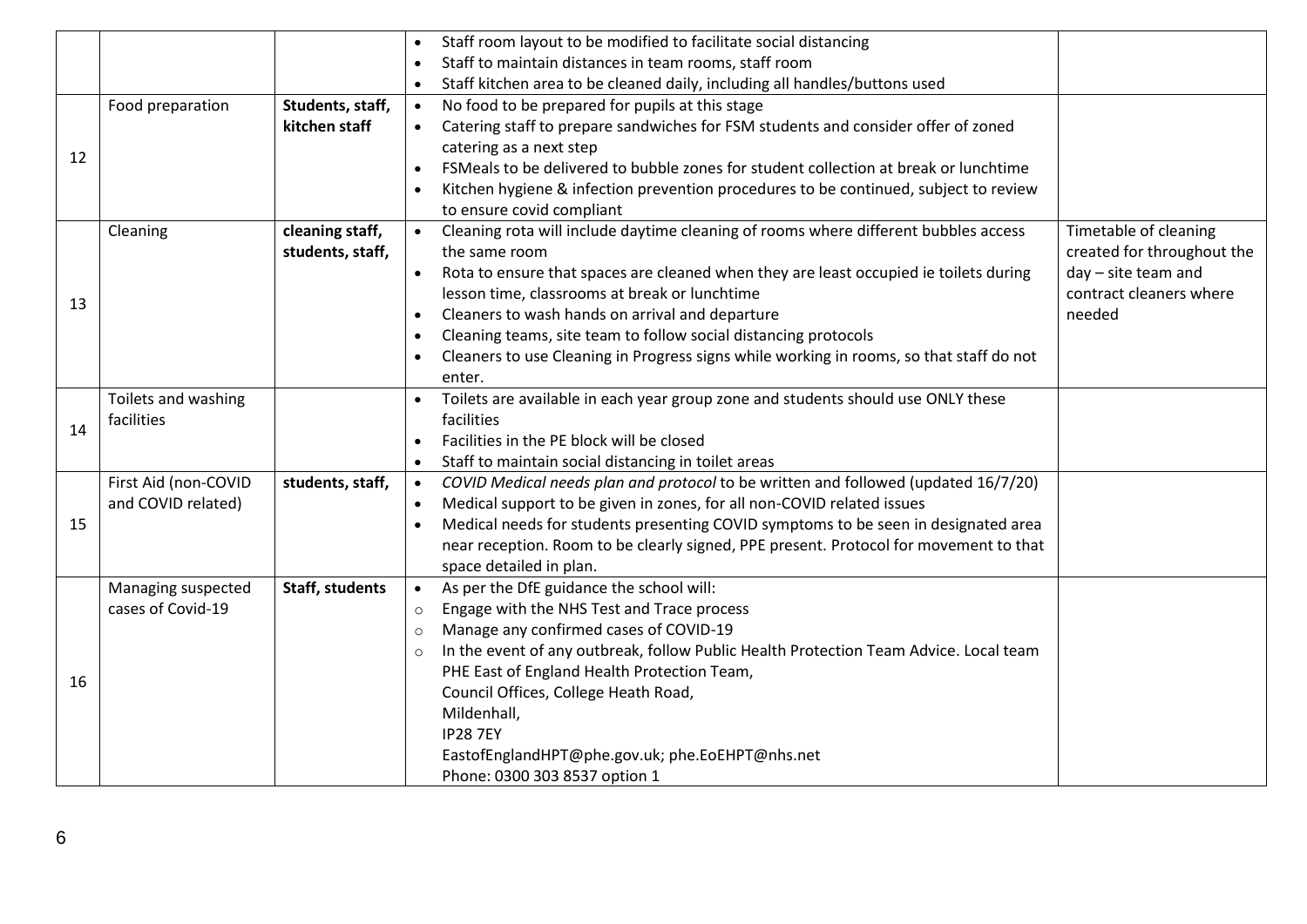|  | When a student or staff member develops symptoms compatible with coronavirus,                       |  |
|--|-----------------------------------------------------------------------------------------------------|--|
|  | they should be sent home and advised to self-isolate for 10 days. Their fellow                      |  |
|  | household members should self-isolate for 14 days. All staff and students who are                   |  |
|  | attending an education or childcare setting are then encouraged to get tested so that a             |  |
|  | return to school or further Test and Trace measures can be implemented.                             |  |
|  | https://www.gov.uk/guidance/coronavirus-covid-19-getting-tested                                     |  |
|  | https://www.nhs.uk/conditions/coronavirus-covid-19/testing-and-tracing/                             |  |
|  | If a member of a household is undertaking a test because of displaying symptoms, the                |  |
|  | member of staff/student should self-isolate until the test has returned a negative                  |  |
|  | result.                                                                                             |  |
|  |                                                                                                     |  |
|  | Our COVID Medical Plan and Protocol details how students with symptoms would be                     |  |
|  | isolated within school until parental collection                                                    |  |
|  | Where the child, young person or staff member tests negative, they can return to their<br>$\bullet$ |  |
|  | setting and the fellow household members can end their self-isolation.                              |  |
|  | Where the student or staff member tests positive, contact will be made with Public                  |  |
|  | Health Protection Team and their advice will be followed. Current guidance states that:             |  |
|  | The health protection team will work with schools in this situation to guide them                   |  |
|  | through the actions they need to take. Based on the advice from the health protection               |  |
|  | team, schools must send home those people who have been in close contact with the                   |  |
|  | person who has tested positive, advising them to self-isolate for 14 days since they were           |  |
|  | last in close contact with that person when they were infectious.<br>Close contact means:           |  |
|  | direct close contacts - face to face contact with an infected individual for any length             |  |
|  | $\circ$<br>of time, within 1 metre, including being coughed on, a face to face conversation, or     |  |
|  | unprotected physical contact (skin-to-skin)                                                         |  |
|  |                                                                                                     |  |
|  | proximity contacts - extended close contact (within 1 to 2 metres for more than 15<br>$\circ$       |  |
|  | minutes) with an infected individual                                                                |  |
|  | travelling in a small vehicle, like a car, with an infected person<br>$\circ$                       |  |
|  | The health protection team will provide definitive advice on who must be sent home.                 |  |
|  | Household members of those contacts who are sent home do not need to self-isolate                   |  |
|  | themselves unless the child, young person or staff member who is self-isolating                     |  |
|  | subsequently develops symptoms.                                                                     |  |
|  | Classroom seating plans, teacher timetables, visitor records (to include contact                    |  |
|  | telephone number) and known meeting groups will be used to support such                             |  |
|  | identification.                                                                                     |  |
|  |                                                                                                     |  |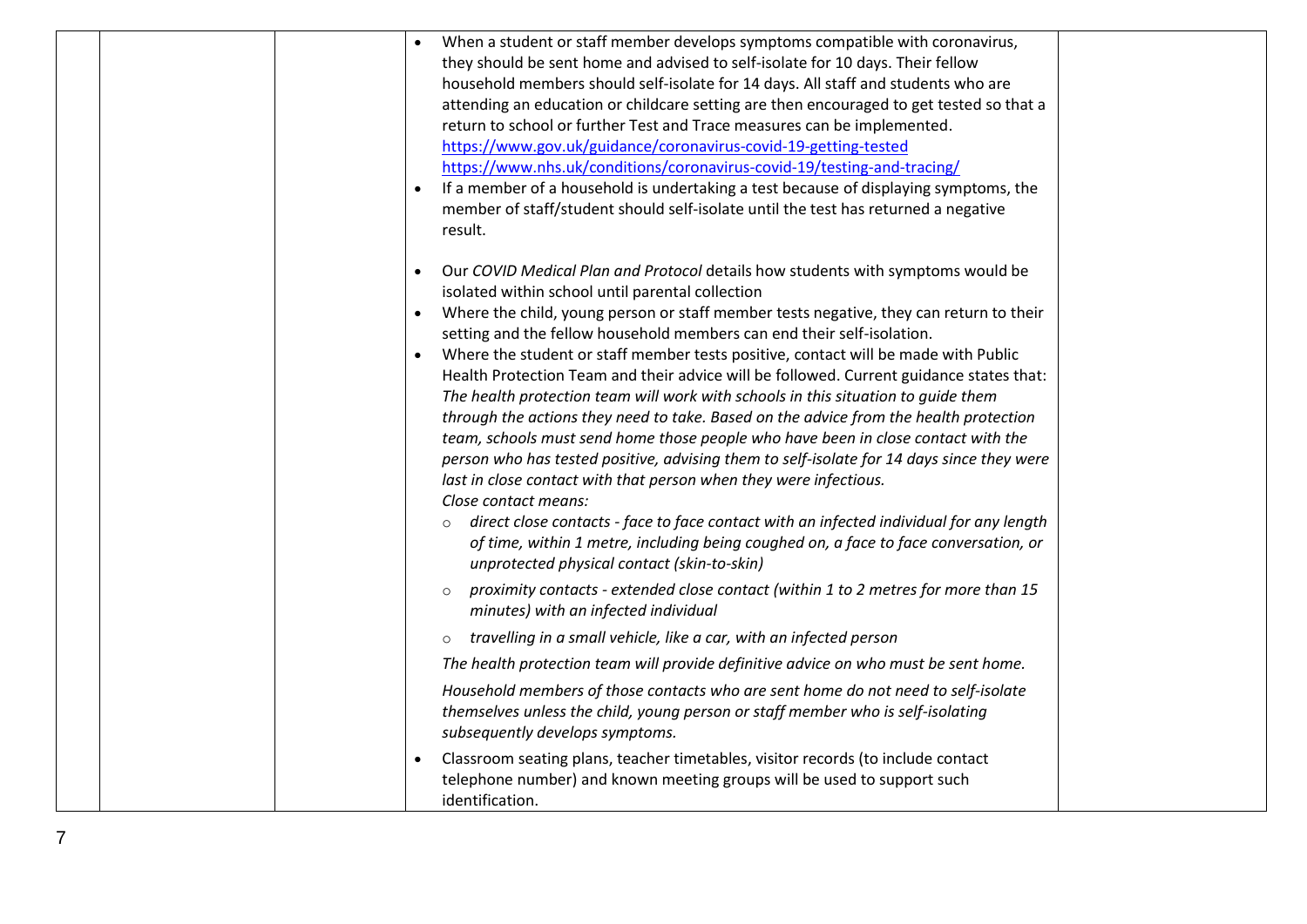|    |                         |                 | Use of the letter provided by the PHPT will enable communication with parents and                  |  |
|----|-------------------------|-----------------|----------------------------------------------------------------------------------------------------|--|
|    |                         |                 | carers, staff or visitors who need to be contacted.                                                |  |
|    |                         |                 | Cleaning of than area with normal household disinfectant after someone with<br>$\bullet$           |  |
|    |                         |                 | suspected coronavirus (COVID-19) has left will reduce the risk of passing the infection            |  |
|    |                         |                 | on to other people.                                                                                |  |
|    |                         |                 | Wherever possible, wear disposable or washing-up gloves and aprons for cleaning.                   |  |
|    |                         |                 | These should be double-bagged, then stored securely for 72 hours then thrown away in               |  |
|    |                         |                 | the regular rubbish.                                                                               |  |
|    |                         |                 | If an area has been heavily contaminated, such as with visible bodily fluids, from a<br>$\bullet$  |  |
|    |                         |                 | person with coronavirus (COVID-19), consider using protection for the eyes, mouth and              |  |
|    |                         |                 | nose, as well as wearing gloves and an apron. Close the area off until the cleaning team           |  |
|    |                         |                 | have thoroughly cleaned that area.                                                                 |  |
|    |                         |                 | Wash hands regularly with soap and water for 20 seconds, and after removing gloves,                |  |
|    |                         |                 | aprons and other protection used while cleaning. Wash hands regularly.                             |  |
|    | Shielded and Clinically | Staff, students | From 1 August 2020 the advice on shielding for adults and children has been paused.<br>$\bullet$   |  |
|    | Vulnerable Staff and    |                 | Hence, all staff and students are expected to return to school from 1 September 2020.              |  |
|    | students                |                 | In the event of the change to this advice Parents/carers of children and staff who<br>$\bullet$    |  |
|    |                         |                 | themselves are extremely clinically vulnerable will be expected to communicate clearly             |  |
|    |                         |                 | with school to provide evidence of their shielding advice and with regard to young                 |  |
|    |                         |                 | people the school will endeavour to be assured that that the welfare of the young                  |  |
| 17 |                         |                 | people remain.                                                                                     |  |
|    |                         |                 | Where possible within school accommodation will be made for staff who have                         |  |
|    |                         |                 | conditions which make them vulnerable to minimise their movement around the                        |  |
|    |                         |                 | school                                                                                             |  |
|    |                         |                 | Where students or staff are not able to attend school as parents are following clinical            |  |
|    |                         |                 | and/or public health advice, absence will not be penalised.                                        |  |
|    |                         |                 |                                                                                                    |  |
|    | Office working          | <b>Staff</b>    | Office practices will be managed to avoid face-to-face working and ensure appropriate<br>$\bullet$ |  |
|    |                         |                 | adult social distancing                                                                            |  |
|    |                         |                 | Office doors where staff are working to remain open throughout the day, to avoid                   |  |
| 18 |                         |                 | contact on handles and aid ventilation, unless private telephone conversations need to             |  |
|    |                         |                 | take place.                                                                                        |  |
|    |                         |                 | Conversations/meetings between staff/parents/students/visitors should be<br>$\bullet$              |  |
|    |                         |                 | undertaken in an appropriate space for distance and ventilation and give any necessary             |  |
|    |                         |                 | privacy.                                                                                           |  |